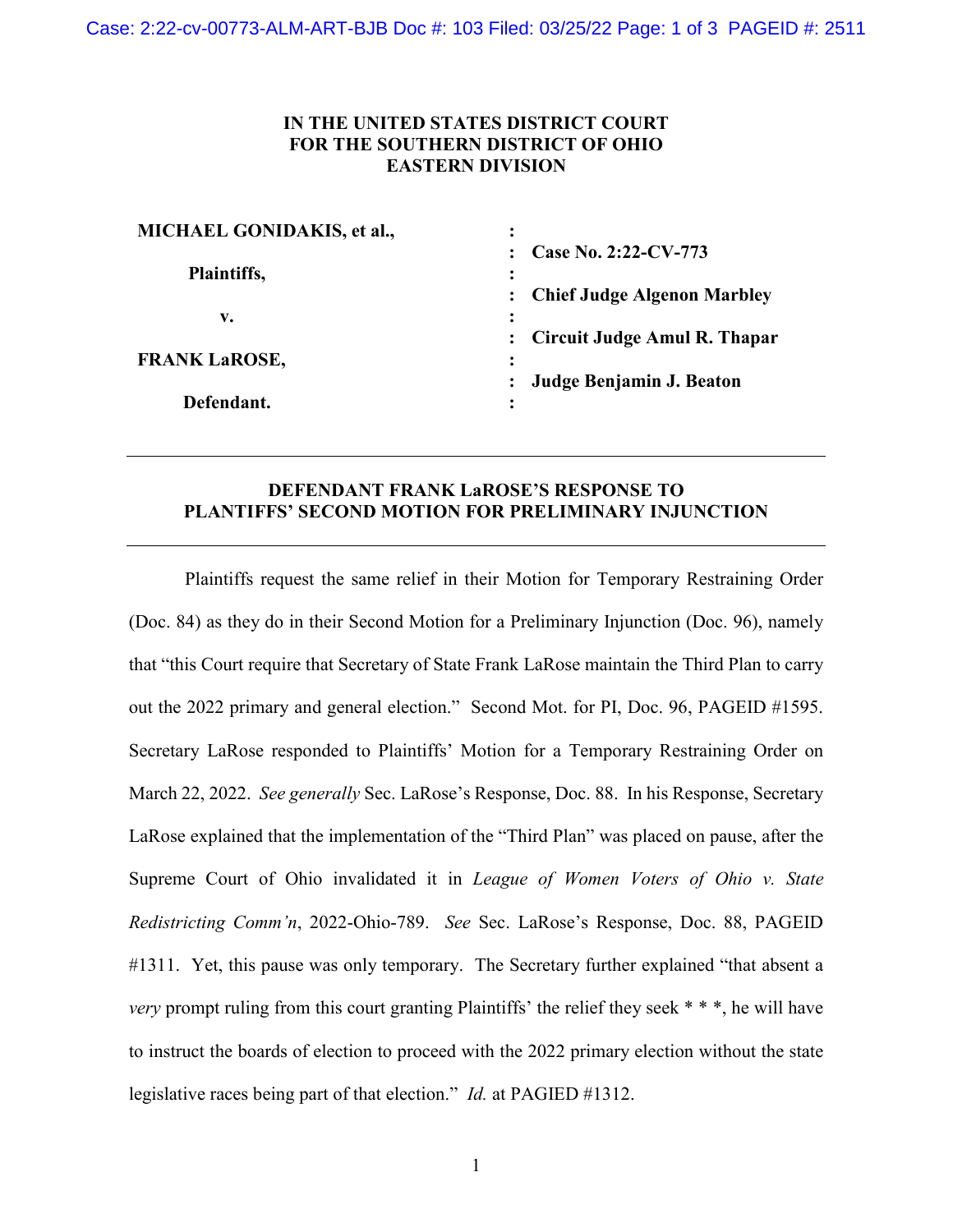On March 23, 2022, the Secretary did so instruct the boards of elections when he issued Directive 2022-31. *See* Notice of Issuance, Doc. 97, PAGEID #1599 ("offices and candidates for Ohio House, Ohio Senate, or State Central Committee will not appear on the [May 3rd] ballot").

As stated at today's proceedings, the Secretary of State stands prepared to implement any order of this Court to the best of his ability. The Secretary's ability to do so, however, is impacted by two variables that are not in his control: (1) the date on which this Court would issue such an order, and (2) the ability of Ohio's eighty-eight county boards of elections to quickly put the Secretary's instructions into action at the local level to allow voting to begin in all eighty-eight counties at the same time. Other than providing this update, Secretary LaRose rests on his Response (Doc. 88) in addition to the answers to this Court's questions raised during the March 25, 2022 hearing on the motion for a temporary order, which will be filed with the Court on Monday, March 28, 2022.

Respectfully submitted,

OHIO ATTORNEY GENERAL

*/s/ Julie M. Pfeiffer* JULIE M. PFEIFFER (0069762) *Counsel of Record* MICHAEL A. WALTON (0092201) Assistant Attorneys General JONATHAN D. BLANTON (0070035) Deputy Attorney General Constitutional Offices Section 30 E. Broad Street, 16<sup>th</sup> Floor Columbus, Ohio 43215 Tel: 614-466-2872 | Fax: 614-728-7592 Julie.Pfeiffer@OhioAGO.gov Jonathan.Blanton@OhioAGO.gov Michael.Walton@OhioAGO.gov

*Counsel for Defendant Frank LaRose*